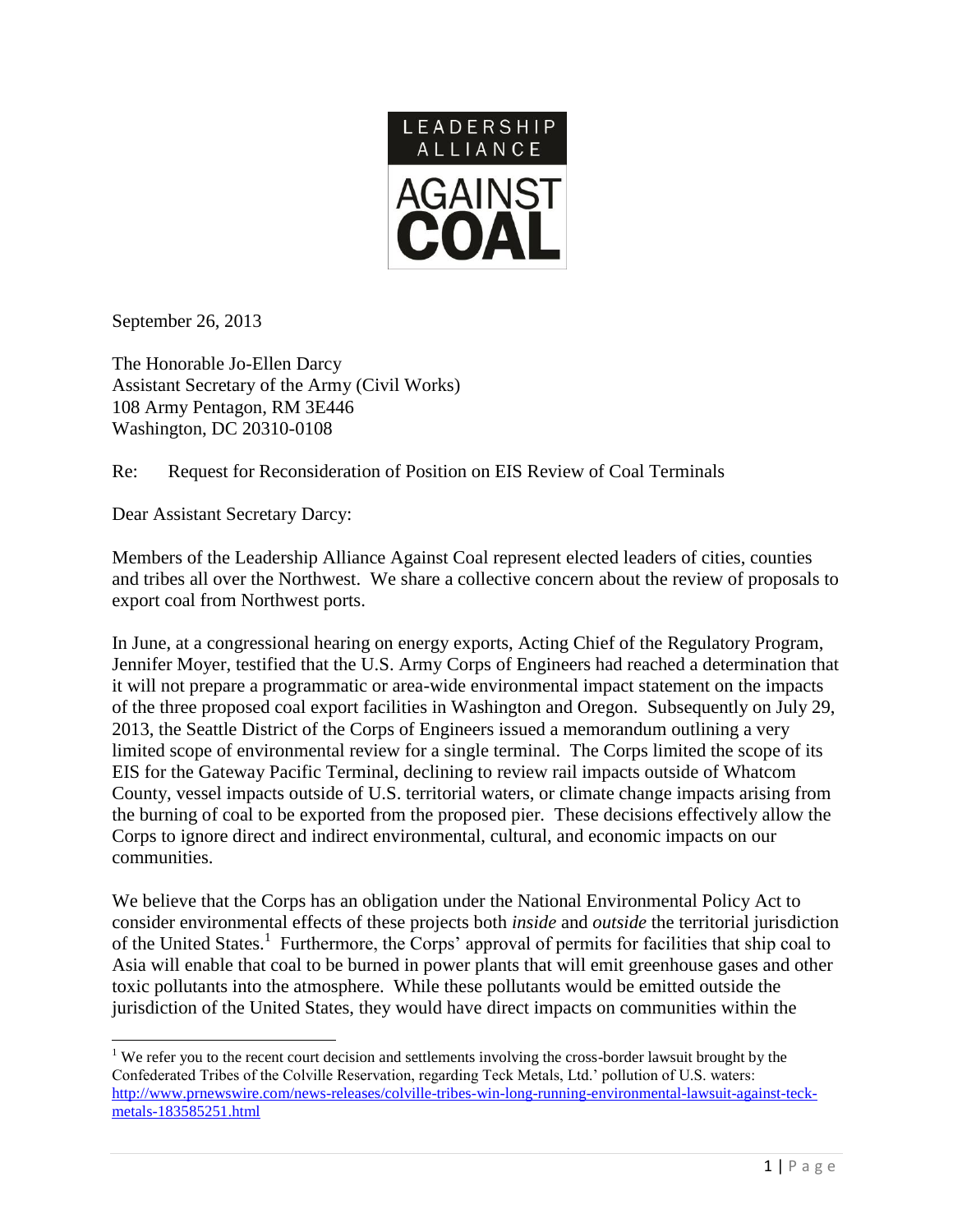United States through climate disruption (e.g. rising sea level, ocean acidification, increased severe weather and wild fires), as well as through the atmospheric transport of toxic pollutants such as mercury. $2$ 

We request that your office review and reconsider these two types of decisions. We urge you to ensure that the indirect and cumulative impacts of the projects outside the U.S. boundaries and waters and beyond the immediate boundaries of proposed piers are carefully studied and considered.

We continue to believe that a single, comprehensive analysis of the impacts of all three proposed Northwest coal terminals is warranted in a combined EIS. Tens of thousands of citizens and hundreds of groups, businesses, elected officials and tribal leaders from across the Northwest, as well as the Governors and several Senators of Washington and Oregon, have called for a full and thorough review of the impacts of the proposed terminals. Federal, State and local agencies have also weighed in with recommendations for an inclusive scope. 3 The communities touched by the proposed export terminals need a full understanding of all the potential impacts of coal export including:

- From increased mining in Wyoming and Montana, particularly on public lands;
- From increased rail traffic and related impacts to infrastructure throughout Wyoming, Montana, Idaho, Washington, and Oregon, including the impacts of at-grade rail crossings on our cities;
- From traffic congestion, pollution, safety, and health issues in communities along the rail line between Powder River Basin area coal mines and the Pacific Northwest terminal sites;
- On tribes' treaty rights, sacred places and life ways;
- Of significantly increased barge and cargo ship operations on the Columbia River and in the Salish Sea and combined vessel traffic impacts and oil spill risks in the transpacific navigational routes including the Gulf of Alaska and Unimak Pass;
- Of coal export on domestic energy security and pricing;

 $\overline{\phantom{a}}$ 

 Of global consumption of coal exported from the proposed terminals on international market prices, and resulting increased greenhouse gas emissions and air pollution impacts from coal combustion in Asia, including mercury and other contaminant deposition in Pacific Northwest waters.

While the Washington State Department of Ecology will now be studying many of these factors as part of the Gateway Pacific Terminal, this does not satisfy the Corps' obligations under NEPA and it does not ensure consideration of the three terminals together, in a cumulative impact analysis. As the lead federal agency, the Corps must ensure a thorough review of all cumulative and indirect impacts.

<sup>&</sup>lt;sup>2</sup> Members of the Leadership Alliance are keenly aware of the studies demonstrating that their jurisdictions are receiving depositions of mercury and other air born toxic pollutants from coal plants in Asia, in more than de minimus amounts. **Strode, et al.,** *Trans Pacific transport of mercury,* Journal of Geophysical Research, Vol. 113, D15305, doi: 10.1029/2007JD009428 (2008).

<sup>&</sup>lt;sup>3</sup> Federal agencies submitting comments included the Environmental Protection Agency, Housing and Urban Development, the National Oceanic and Atmospheric Administration, the US Forest Service, the US Fish and Wildlife Service, and the National Park Service.<http://www.eisgatewaypacificwa.gov/resources/project-library>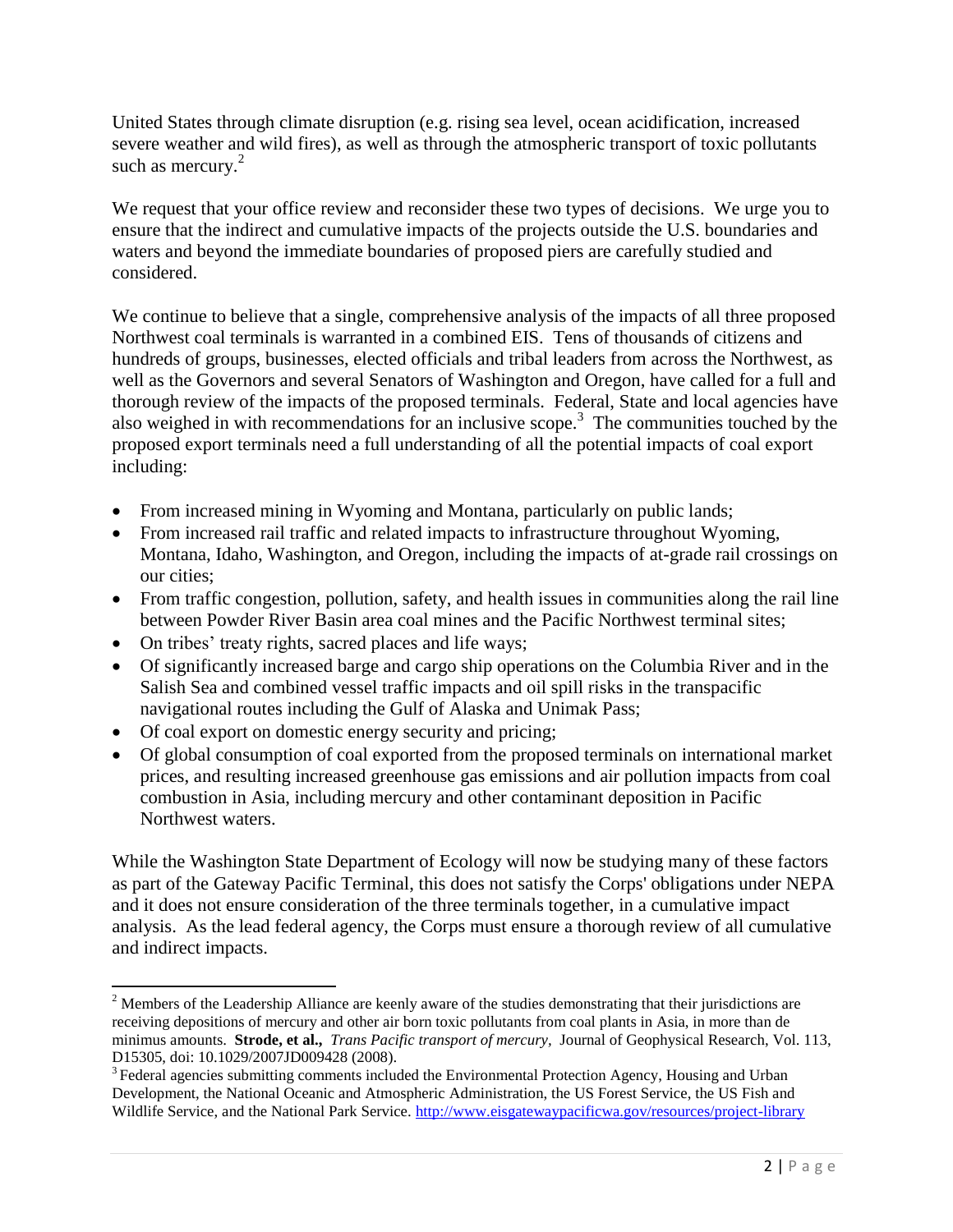We urge you to reconsider your decision regarding the area-wide or programmatic EIS as that is the best opportunity to understand the full breadth of impacts. We ask that you withdraw and reconsider the local District decision to narrow the federal review of impacts for the individual terminal analysis. In closing, our joint communication here does not limit or constrain the participation of any jurisdiction or tribe in the environmental review process under NEPA.

Thank you for your consideration.

Sincerely,

Mayor Arthur Babitz City of Hood River, OR

Mayor Stephen H. Buxbuam City of Olympia, WA

\*Councilmember Nancy Dumas City of Sumner, WA Mayor Dave Earling

\*State Representative Jessyn Farrell State of Washington

am R J hog

Councilmember Jennifer Gregerson City of Mukilteo, WA

Kathere fagottat

Commissioner Katherine Haque-Hausrath City of Helena, MT

\*Councilmember Michael Lilliquist City of Bellingham, WA

Daring Poonell

Councilmember Doris McConnell City of Shoreline, WA

\*Councilmember Joan Bloom

Councilmember Richard Conlin City of Seattle, WA

ci le Early

City of Edmonds, WA

\*Councilmember Mark Gamba

Cht H

Mayor Charlie Hales City of Portland, OR

\*State Representative Ruth Kagi

\*Council President Randy Lord City of Mukilteo, WA

\*Congressman Jim McDermott State of Washington Mayor Mike McGinn

City of Edmonds, WA Councilmember Tim Burgess City of Seattle, WA

\*Councilmember Rick DeGloria City of Burlington, WA

Chistin Pagon

Deputy Mayor Chris Eggen City of Shoreline, WA

City of Milwaukie, OR Councilmember Jean Godden City of Seattle, WA

Councilmember Will Hall

City of Shoreline, WA<br>Geanne *Lohl* - Welles

State of Washington State Senator Jean Kohl-Wells State of Washington

\*Councilmember Kate McBride City of Hood River, OR

City of Seattle, WA